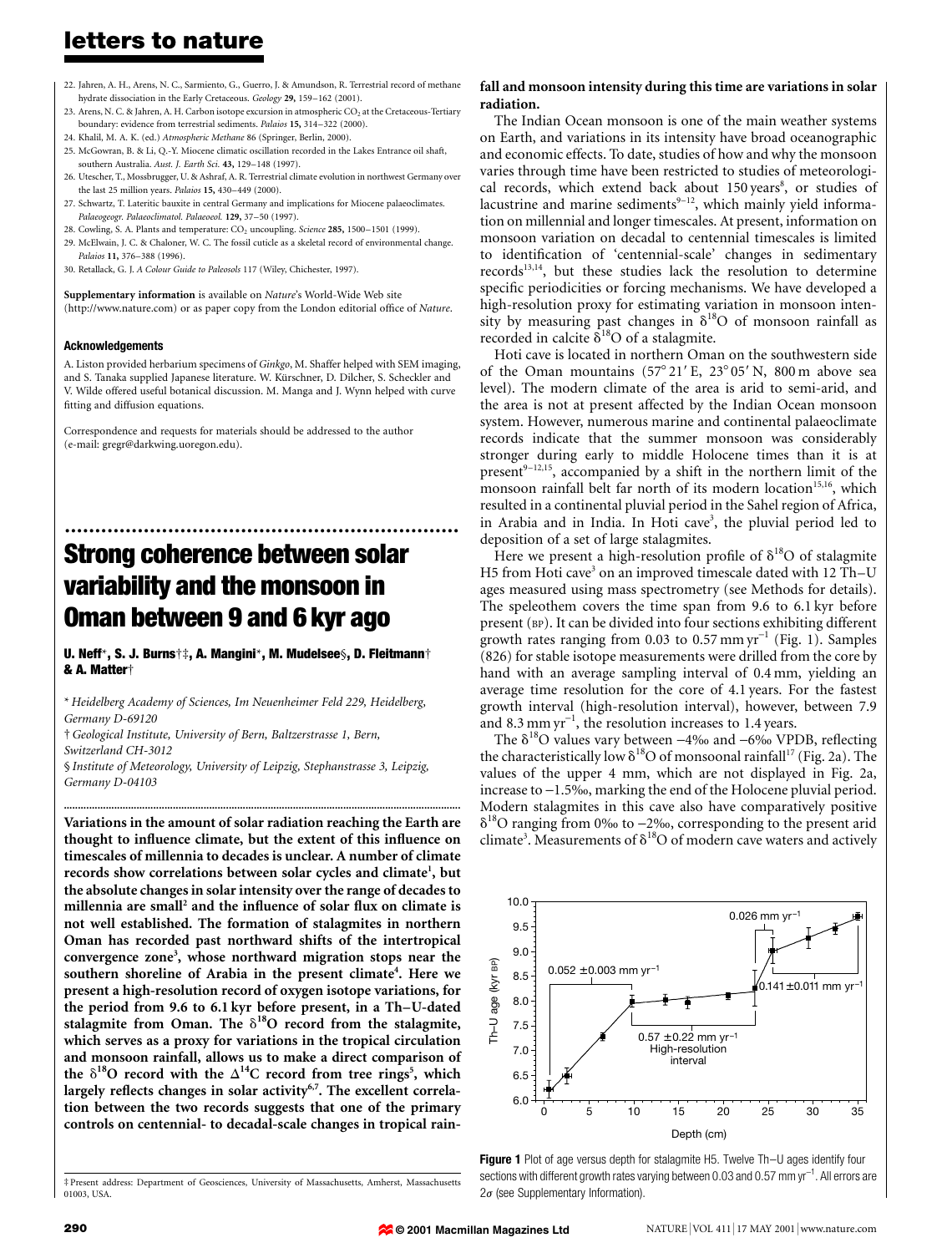## letters to nature

growing stalagmites show that calcite precipitation takes place in isotopic equilibrium<sup>3</sup>, which was probably also the case for the wetter climate of early to middle Holocene times, when the relative humidity in the cave would have been greater. The variation of the  $\delta^{18}$ O signal is very unlikely to be directly related to temperature changes because mean annual temperatures in the tropics have varied less than  $1^{\circ}$ C during the Holocene<sup>18</sup>, which could account for only 0.25‰ variation in calcite  $\delta^{18}O$ . Nor are the  $\delta^{18}O$  values of precipitation in tropical areas correlated with temperature<sup>17</sup>. Kinetic effects on the  $\delta^{18}O$  values<sup>19</sup> also seem unlikely because there is no observed relationship between H5 growth rates, which vary by a factor of 10, and its isotopic ratios. The  $\delta^{18}O$  values of monsoonal rainfall and other types of rainfall associated with the ITCZ do, however, show an inverse correlation with rainfall amount $17,20$ . We, therefore, ascribe the variation in  $\delta^{18}O$  to changing rainfall intensity. Peaks of heavier  $\delta^{18}O$  are associated with diminished monsoonal precipitation, due to either periodic southwards shifts of the ITCZ or periods of weaker monsoon, though it should be noted that the location of the ITCZ is not rigidly coupled to the variations of monsoon rainfall. As the  $\delta^{18}O$  values of rainfall and ground water vary with changing intensity of monsoon rainfall, these variations are recorded in speleothem calcite.

The high temporal resolution of the speleothem  $\delta^{18}O$  record enables a precise comparison with atmospheric  $\Delta^{14}$ C measured in tree-rings<sup>5</sup> (Fig. 2a and b). This was done by further refining the Th–U timescale by tuning it to the  $\Delta^{14}C$  timescale. We emphasize



Figure 2 Profiles of H5  $\delta^{18}$ O values and atmospheric  $\Delta^{14}$ C. a, The entire H5 record (826 samples); **b**, the high-resolution interval. Both profiles in a were smoothed with 5-point adjacent averaging for better visual comparison. The  $\delta^{18}$ O profile in **b** was filtered with 7point fast Fourier transform smoothing (cut-off frequency, 0.1 yr<sup>-1</sup>). The correlation coefficient of the unsmoothed data is  $r = 0.60$ ,  $P(\ge |r|) < 10^{-8}$  in **a**, and  $r = 0.55$ ,  $P(\ge |r|) = 1.1 \times 10^{-4}$  in **b**. Because of the apparent good relationship between the two profiles, we fine-tuned the peaks of the  $\delta^{18}$ O age profile to the peaks of the  $\Delta^{14}$ C record. The corrections of the Th-U timescale are shown in Fig. 3.

that the tuning was done while always remaining within the measurement error of each of the 12 Th-U ages along the profile, so that the net shift of any part of the  $\delta^{18}$ O curve is only 190 years at most (Fig. 3). The similarity between the smoothed  $\delta^{18}O$  and  $\Delta^{14}O$ time series, both in their general patterns and in the number of peaks, is extremely strong. Even millennial-scale trends and relative amplitudes correspond. Furthermore, the high-resolution interval between 7.9 and 8.3 kyr BP also reveals a close correspondence between the two curves. The parallel evolution of  $\delta^{18}O$  and  $\Delta^{14}O$ seems very unlikely to have occurred by chance. Rather, the high correlation provides solid evidence that both signals are responding to the same forcing. Variations of  $\Delta^{14}$ C were attributed to changes in the production rate in the stratosphere, induced by solar wind modulation of the cosmic ray flux. Maxima of  $^{10}$ Be concentrations in polar ice cores that are synchronous with maxima in  $\Delta^{14}$ C further reinforce this interpretation<sup>6,7,21</sup>.

The high resolution and dating precision of the  $\delta^{18}$ O record of H5 make it possible to perform a reliable frequency analysis. Spectral analyses of the untuned  $\delta^{18}O$  record are given in Fig. 4a and b. The  $\delta^{18}$ O results show statistically significant periodicities centred on 1,018, 226, 28, 10.7 and 9 years. Two broader sets of cycles are centred between  $101-90$  years and  $35-26$  years. These cycles are close to the periodicities of the tree-ring  $\Delta^{14}$ C record (206, 148, 126, 89, 26 and 10.4 years), which are assigned to solar modulation<sup>7</sup>. Spectral analyses of  $\delta^{18}O$  values of foraminifera from sediments in the South China Sea also suggest monsoon cycles of around 1,000  $(775)$  and  $100-90$  years (ref. 22).

We performed an additional spectral analysis of the tuned  $\delta^{18}O$ record (Fig. 4c and d). The shape of the tuned spectra is rather similar to that of the untuned spectra. The tuned time series is somewhat shorter than the untuned one. Therefore all peaks of the tuned spectra are moved to somewhat shorter periods. Owing to the tuning, the noise between the significant peaks decreases. Statistically significant periodicities are centred on 779, 205, 134 and 87 years. The latter cycle is particularly strengthened in the tuned spectral analysis, as the two separate cycles at 101 and 90 years are joined in one stronger peak. The broad set of peaks around 28-23 years is present in both analyses as well as the two peaks at 10 and 9 years. Spectral analysis of the tuned high-resolution interval reveals further cycles with periodicities of 24, 7.5 and 3 years. Perhaps not surprisingly, the tuned timescale results in a cycle pattern that even more closely matches the periodicities of  $\Delta^{14}C$  $(206, 148, 126, 89, 26, and 10.4 years)^7$ . The cross-spectral analysis (Fig. 5) of these two time series further confirms the correspondence



Figure 3 Measured (dashed line) and optimized (solid line) Th-U age scales for stalagmite H5. The error bars are the uncertainties of the Th-U ages. The correlation between the time series of  $\delta^{18}$ O and  $\Delta^{14}$ C was made using the adjusted Th–U timescale. As shown, the optimized timescale always remains within the uncertainty of the individual Th-U dates, both for the entire profile of  $\delta^{18}$ O and for the high-resolution interval.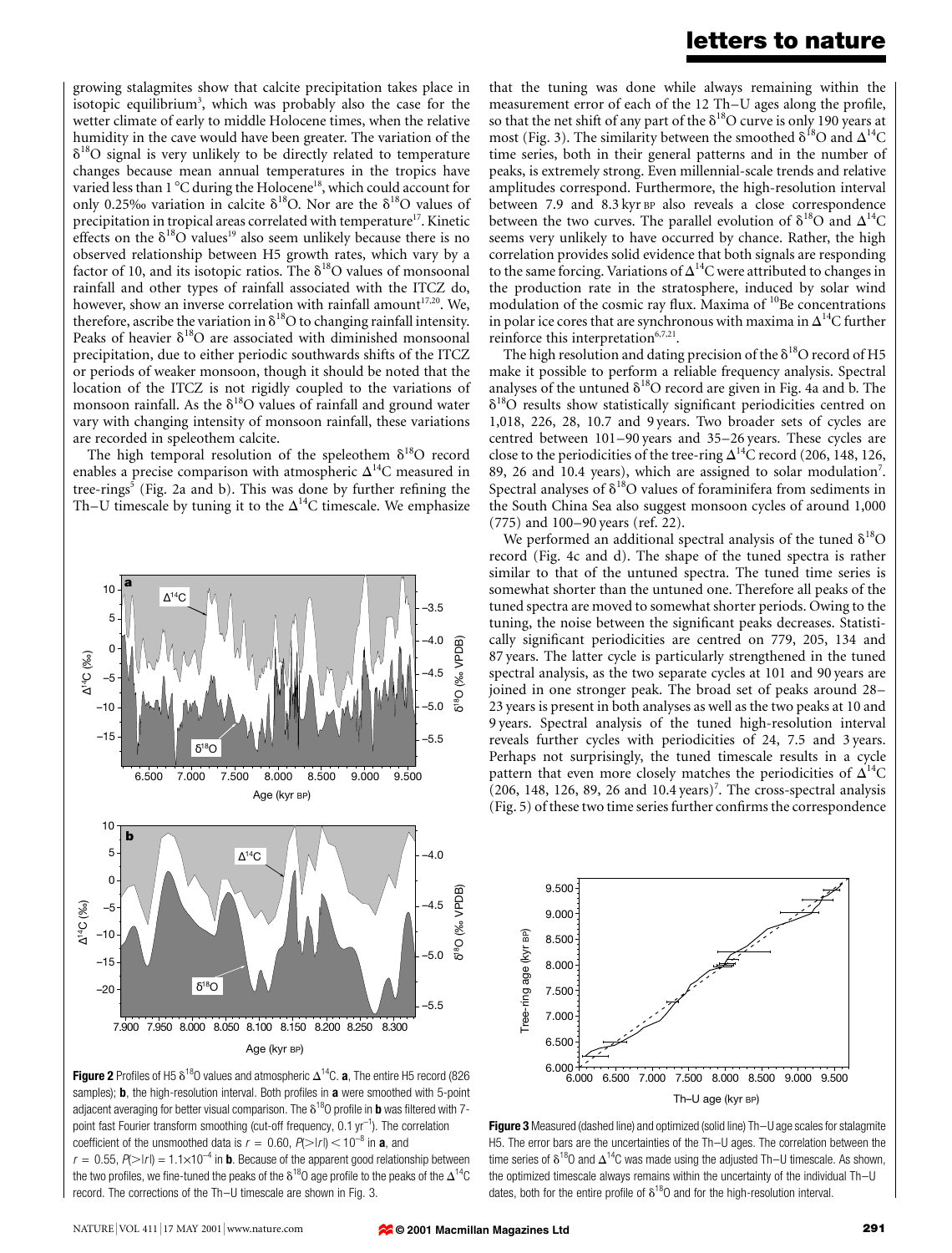## letters to nature

of the periodicities. This similarity suggests a solar forcing of the Hoti cave palaeoprecipitation record, and by extension, of the Indian Ocean monsoon, during this period.

The periodicities in the high-resolution interval are similar to the cycles of 24, 7.5 and 3.2 years that have been noted for the North Atlantic Oscillation<sup>23</sup>, suggesting that at these shorter timescales the North Atlantic climate system might also be a cause of changes in the amount of monsoon rainfall in the Hoti cave area. In particular, it has been suggested that the 512-year cycle in  $\Delta^{14}$ C, which is within the bandwidth around the 779-year cycle in the H5 record, is caused by variations in ocean circulation<sup>7</sup>—specifically, by changes in North Atlantic Deep Water (NADW) formation that control incorporation of  ${}^{14}C$  into the ocean<sup>24</sup>. Periods of decreased NADW formation (decreased surface heat flux to the North Atlantic Ocean) should be associated with longer, colder Eurasian winters, leading to increased snow cover on the Tibetan plateau and a delayed or and weakened monsoon the following summer $^{25,26}$ .

In summary, the  $\delta^{18}O$  record of the stalagmite H5 from Hoti cave



Figure 4 Frequency analysis of the H5  $\delta^{18}$ O record for the entire sample and for the highresolution interval. **a**, **b**, Untuned; **c**, **d**, tuned. Peaks are labelled with their period (in years). Spectral power was estimated with the SPECTRUM package<sup>30</sup>, which uses the Lomb-Scargle periodogram for unevenly spaced data. The number  $(n_{seq})$  of overlapping (50%) segments is 6 (a and c) and 3 (b and  $d$ ). The spectral window is a Welch I type. The 6-dB bandwidth (BW) determines the frequency resolution. Smooth line, red-noise background (upper 90%  $\chi^2$  bound).



**Figure 5** Cross-spectral analysis<sup>30</sup> of the tuned H5  $\delta^{18}$ O record for the entire studied sample versus the  $\Delta^{14}$ C record (ref. 4). The same spectral parameters ( $n_{\text{seq}} = 6$ , Welch I window) as for the univariate (Fig. 4c) analysis were used. Peaks common to both time series are labelled with their period (in years). Error bars are given as lower 95% bounds. Horizontal line is 5% false-alarm level<sup>30</sup>.

represents a precisely dated high-resolution time series of the intensity of Indian Ocean monsoonal rainfall. The strong similarity between the smoothed secular variation curves of the H5  $\delta^{18}$ O isotopic record and the  $\Delta^{14}$ C record—together with their spectral analyses—suggest that both are responding to the same climate forcing. Much of the variation in  $\Delta^{14}$ C is attributed to solar forcing through variations in solar activity and intensity<sup>7</sup>. Thus, to the extent that centennial and decadal variations in the  $\Delta^{14}$ C record are controlled by changes in global solar radiation, so should such changes control the intensity of the Indian Ocean monsoon. Less clear is the mechanism by which solar variability affects the monsoon. The variations in solar irradiance necessary to cause the observed changes in  $\Delta^{14}$ C are probably of the order of a few tenths of one per cent (ref. 2). Such minor variations are unlikely to have directly caused significant differences in sensible heating of the Tibetan plateau. It is more likely that solar variability leads to changes in atmospheric or oceanic circulation that amplify this initial input. For example, a model study of the relationship between the 11-year solar cycle and climate has suggested that maximum solar irradiance leads to increased easterly trade winds and a broadened Hadley cell $^{27}$ .

### Methods

## Th-U ages

Analytical procedures for the separation and purification of Th and U were as described in ref. 28. Th-U measurements were performed on a multicollector mass spectrometer (Finnigan MAT 262 RPQ) with a double filament technique. Thorium and uranium were measured in peak-jump mode and semi-peak-jump mode, respectively. Calibration of Faraday cup to ionization efficiency was made adopting the natural <sup>238</sup>U/<sup>235</sup>U of 137.88. To determine the uranium and thorium concentrations, defined quantities of a  $^{233}$ U/ $^{236}$ U double spike and a <sup>229</sup>Th spike were added. Th-U ages were corrected for detritus following ref. 29 assuming a  $^{232} \text{Th}/^{238}$ U isotope ratio of 3.8. The reproducibility of the isotope ratio of  $^{234}$ U/ $^{238}$ U and the concentration of  $^{232}$ Th of standard materials is 0.3% and 0.8% ( $2\sigma$ ), respectively. For details about measurements of standard material, see ref. 29.

#### Oxygen isotopes

Oxygen isotope ratios are expressed in  $\delta$ -notation, the per mil deviation from the VPDB standard:  $\delta^{18}O = [((^{18}O)^{16}O)_{sample}/(^{18}O)^{16}O)_{VPDB}) - 1] \times 1,000$ . For each measurement, approximately 3 mg of powder was drilled from the sample and analysed with an on-line, automated, carbonate preparation system linked to a VG Prism ratio mass spectrometer. Reproducibility of standard materials is 0.08‰ for  $\delta^{18}O$ .

Received 14 September 2000; accepted 26 March 2001.

- 1. Hoyt, D. V. & Schatten, K. H. The Role of the Sun in Climate Change (Oxford Univ. Press, New York, 1997).
- 2. Fligge, M. & Solanki, S. K. The solar spectral irradiance since 1700. Geophys. Res. Lett. 26, 2465-2468 (1999).
- 3. Burns, S. J., Matter, A., Frank, N. & Mangini, A. Speleothem-based paleoclimate record from northern Oman. Geology 26, 499-502 (1998).
- 4. Hastenrath, S. Climate and Circulation of the Tropics (Reidel, Boston, 1985).
- 5. Stuiver, M. et al. INTCAL98 Radiocarbon age calibration, 24,000-0 cal BP. Radiocarbon 40, 1041-1083 (1998).
- 6. Beer, J., Mende, W. & Stellmacher, R. The role of the sun in climate forcing. Quat. Sci. Rev. 19, 403-415 (2000).
- Stuiver, M. & Braziunas, T. F. Sun, ocean climate and atmospheric <sup>14</sup>CO<sub>2</sub>: an evaluation of causal and spectral relationships. Holocene 3, 289-305 (1993).
- 8. Sontakke, N. A., Plant, G. B. & Singh, N. Construction of all-India summer monsoon rainfall series for the period 1844-1991. J. Clim. 6, 1807-1811 (1993).
- 9. Clemens, S. C., Murray, D. W. & Prell, W. L. Nonstationary phase of the Plio-Pleistocene Asian monsoon. Science 274, 943-948 (1996).
- 10. Overpeck, J., Anderson, D., Trumbore, S. & Prell, W. The southwest Indian Monsoon over the last 18 000 years. Clim. Dyn. 12, 213-225 (1996).
- 11. Bryson, R. A. & Swain, A. M. Holocene variations of monsoon rainfall in Rajasthan. Quat. Res. 16, 135±145 (1981).
- 12. Gasse, F., Tehet, R., Durand, A., Gibert, E. & Fontes, J.-C. The arid-humid transition in the Sahara and the Sahel during the last deglaciation. Nature 346, 141-146 (1990).
- 13. Lamb, H. F. et al. Relation between century-scale Holocene arid intervals in tropical and temperate zones. Nature 373, 134-137 (1995).
- 14. Sirocko, F. et al. Century-scale events in monsoonal climate over the last 24,000 years. Nature 364, 322±324 (1993).
- 15. Liu, K., Yao, Z. & Thompson, L. G. A pollen record of Holocene climatic changes from the Dunde ice cap, Qinghai-Tibetan Plateau. Geology 26, 135-138 (1998).
- 16. Ritchie, J. C., Eyles, C. H. & Haynes, C. V. Sediment and pollen evidence for an early to mid-Holocene humid period in the eastern Sahara. Nature 314, 352-355 (1985).